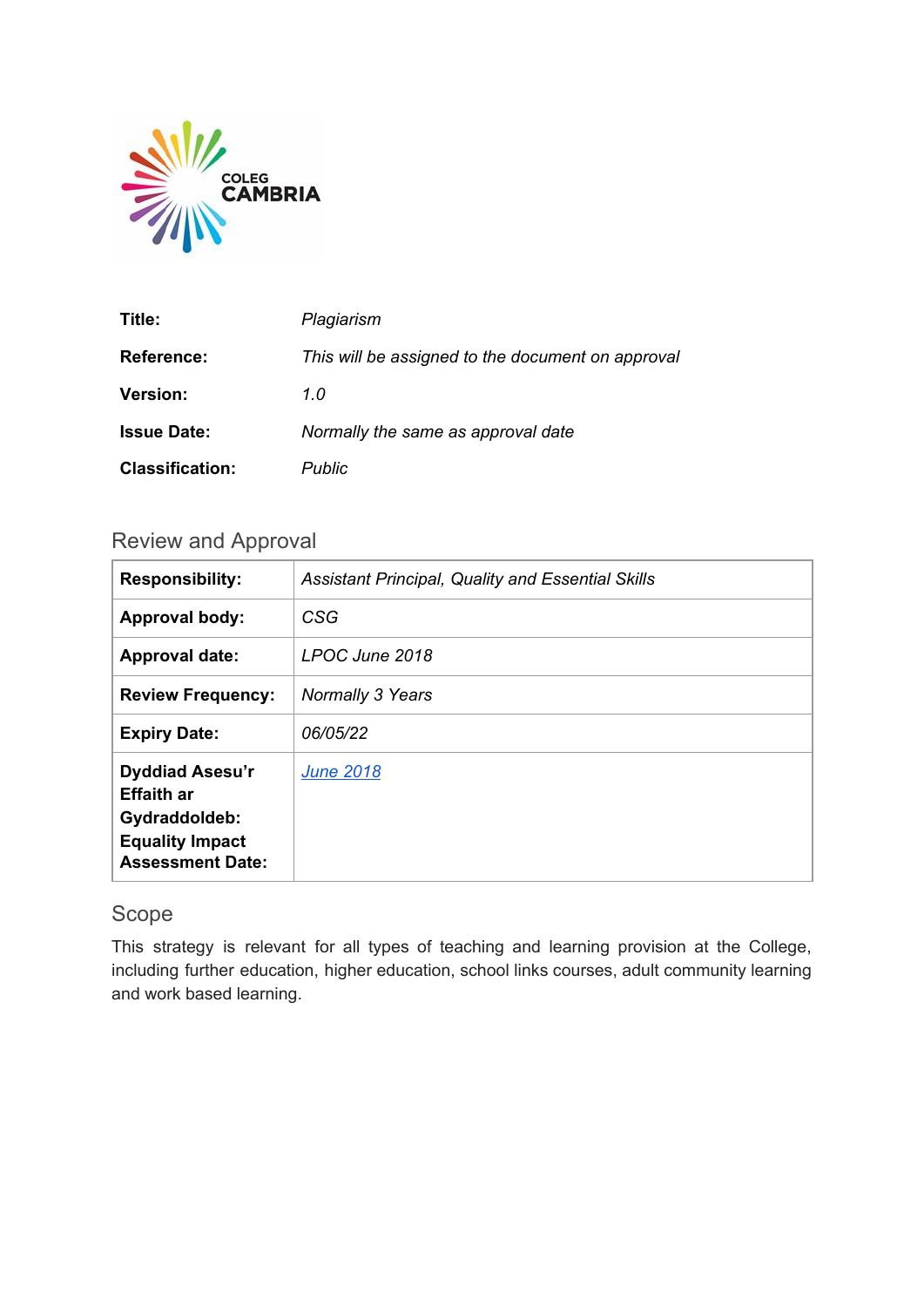# **Plagiarism Policy**

Other college policies relating to this policy:

- Examinations Policy
- Controlled Assessment Policy
- Internal Appeals Policy

*The plagiarism policy co-exists alongside the regulations set by awarding bodies and HEI regulations. This policy also reinforces the rules and regulations outlined in the Joint Council for Qualifications (JCQ) 'Suggested Malpractice in Examinations and Assessments, Policies and Procedures'. 1*

Plagiarism can be defined as submitting someone else's work another as your own. As part of day-to-day college studies, learners will work collaboratively with others and may share resources and ideas. They will also see the work of teachers and published materials. However, when formal assignments are submitted, it is essential that students always acknowledge the source of the ideas and information used in their work.

Plagiarism can be:

1

- copying another learner's work
- downloading material from the internet.
- quoting word for word another person's work without acknowledging the source
- very closely imitating or paraphrasing the work of others (including published materials) and passing it off as your own, without referring to the original source
- using someone else's ideas as your own
- cutting and pasting bits and pieces from the internet to make your own work without listing where these came from
- buying or downloading assignments online from others, including ex-students

If any material is copied, used as a quote or paraphrased, the learner must state their source.

Plagiarism is not just about written work. It covers all forms of assignment submission including, for example, musical composition, artefacts and data in electronic form on a computer.

http://www.jcq.org.uk/exams-office/malpractice/suspected-malpractice-in-examinations-and-assessments-20 15-16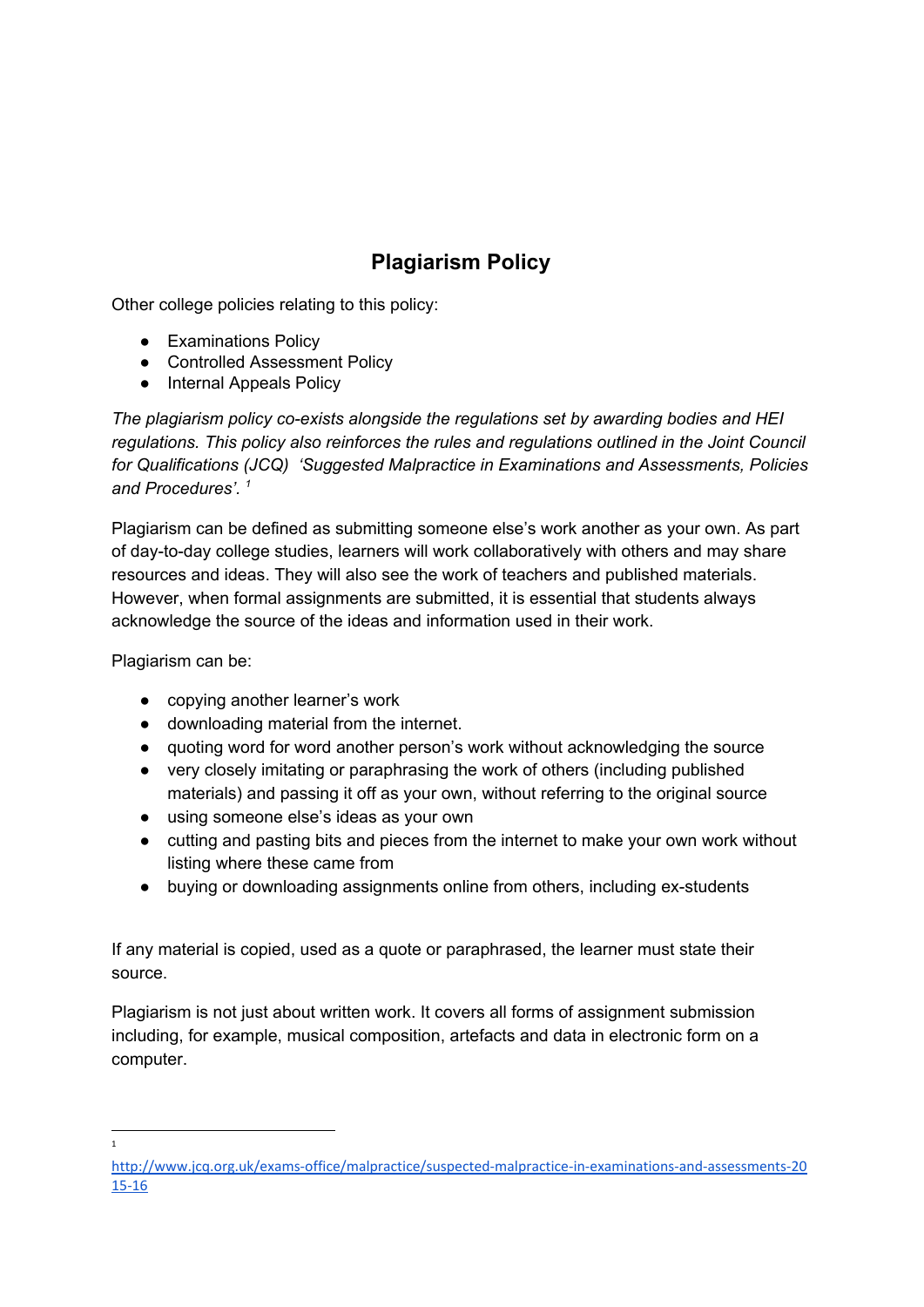This policy applies to all learners who undertake qualifications at Coleg Cambria.

Plagiarism is treated very seriously at Coleg Cambria, and may result in disciplinary action and withdrawal from the qualification. Plagiarism is defined as 'candidate malpractice' in assessments by the JCQ. This is defined in their policies and procedures document as,

*'Candidate malpractice' means malpractice by a candidate in the course of any examination or assessment, including the preparation and authentication of any controlled assessments or coursework, the presentation of any practical work, the compilation of portfolios of assessment evidence and the writing of any examination paper.'*

#### **1. Awareness**

● All students need to understand the College's plagiarism policy and discuss it at the start of their course, prior to their first assessment.

#### **2. Checks**

- Tutors should apply random checks, and test out sentences in search engines if they suspect that the work submitted is not the original work of the student.
- The College will use plagiarism detection software for some higher level courses, as necessary.

#### **3. Addressing Plagiarism**

#### **3.1 Where plagiarised work has been submitted formatively but no declaration of authentication has been signed**

- If a learner is suspected of submitting plagiarised work and no declaration of authentication has been signed, that has been plagiarised, the tutor will apply checks as described in section 2, and work to investigate if another's work has been passed off as their own.
- *The JCQ policies and procedures state:*
	- *"Malpractice by a candidate in a coursework or controlled assessment component of a specification discovered prior to the candidate signing the declaration of authentication need not be reported to the awarding body, but must be dealt with in accordance with the centre's internal procedures. If a candidate has not been entered with an awarding body for the component, unit or qualification, malpractice discovered in controlled assessment or coursework must also be dealt with in accordance with the centre's internal procedures."*